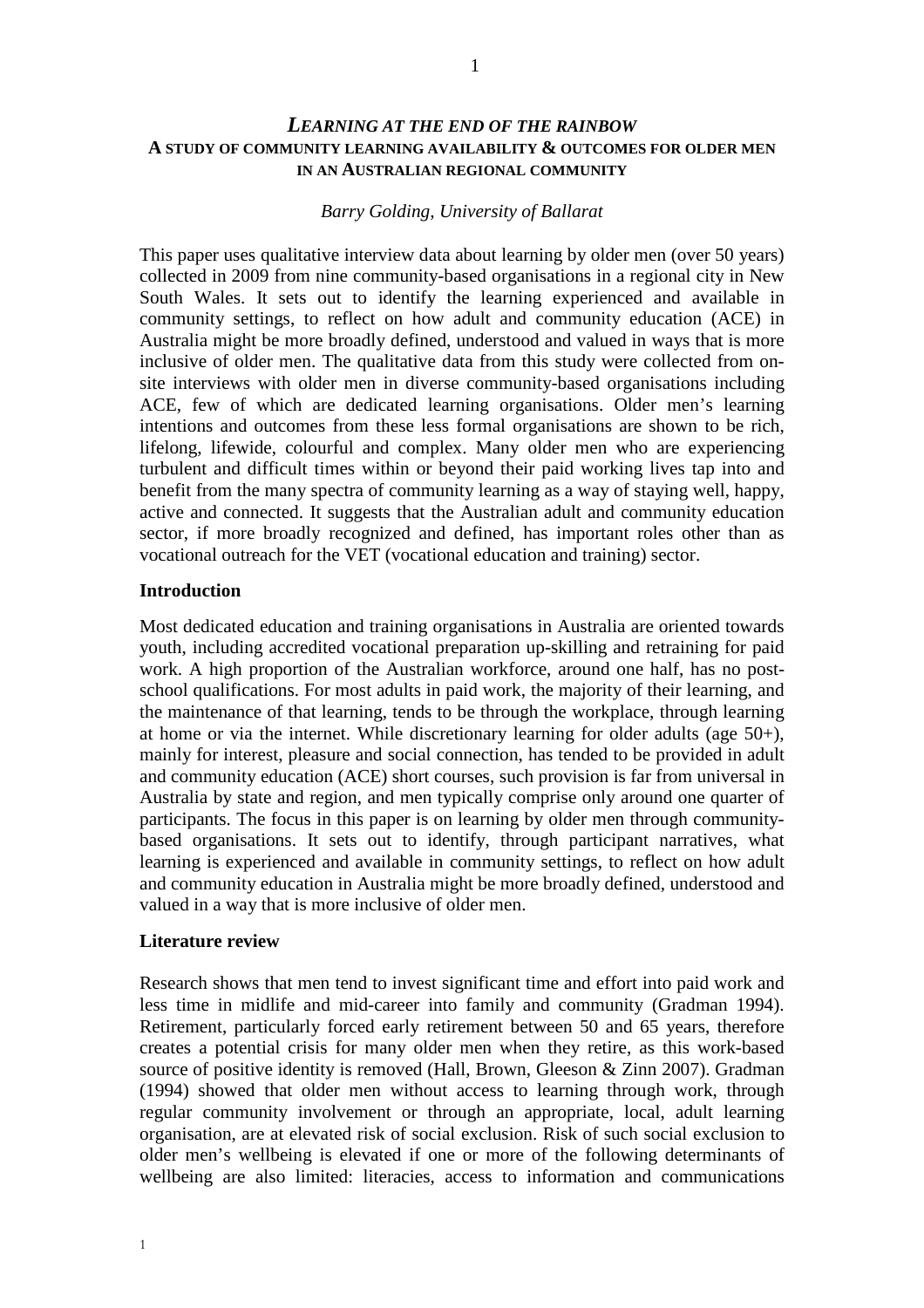technologies (ICT), physical mobility or home and family life (Golding, Foley, Brown & Harvey 2009). Golding (2005) showed that men over 50 years are much less likely than women in the same age cohort to be formally learning. Dedicated learning programs, pedagogies or contexts are rarely pitched specifically to men and very few are oriented to older men. In older age cohorts, most men are also beyond the reach of learning through the workplace. In 2006 approximately one third of all adult men in Australia were not in paid work (Lattimore 2007), a proportion that is predicted by Lattimore to increase to around one half by 2030. Only a small proportion of these men not in work are unemployed or studying full time. Most had either withdrawn from the workforce before retirement age (65 years) or were retired.

Australia has one of the most highly gender-segmented labour forces in the 'developed' world. Much of this gender segmentation is paralleled by patterns of gendered segmentation and participation in community-based activity. While older Australian men (50+) participate as volunteers in community-based organisations at similar rates to older Australian women (ABS 2007, p.17), on average they comprise only around one quarter of all older learners in dedicated learning organisations such as university, TAFE, and adult and community education. When participation data in community organisations are analysed by gender and organisation type, men of all ages are much found to be much more likely than women to participate in sport and recreation organisations, whereas women predominate in human services organisations, including community/welfare, health and parenting/children/youth organisations (ABS 2007, p.7).

Men who participate in community contexts in Australia, particularly in regional, rural and remote communities, tend to be concentrated in fire and emergency service organisations (Hayes, Golding & Harvey 2004), including surf and coast rescue as well as in some sporting organisations, particularly in football and rugby clubs. Older men have shown a particular attraction to community-based men's sheds (Golding, Brown, Foley, Harvey & Gleeson 2007). Men's general preference, in these and other shed-type, workshop-based settings, is for regular, active, social, hands-on, practical involvement, wherever possible 'shoulder to shoulder' and outside. Men are much less likely to be involved in indoor, community settings where the emphasis or the activity is face-to-face. Community settings where men are less likely to be actively involved include those where the emphasis is on welfare, learning, aged care, health or community services. Unsurprisingly, the pedagogies, programs, décor, staff and services in these settings tend to be focused more on women's needs and women's preferences (Macdonald 2005). There have been moves in policy development towards more male-friendly services in recognition with significant problems with older men's heath and wellbeing (DHA 2008).

#### **Method and limitations**

The regional city of Lismore in northern New South Wales (population in 2006 of 45,000 approx) was chosen as the focus of this research paper for four main reasons. Firstly, the region was large enough to support a diverse range of adult learning and community-based organisations. Secondly, it was located in New South Wales, a state recognized (along with Victoria) by Bardon (2006, p.23) as having 'well developed capabilities across all three tiers' in terms of provider types in the community education sector. Thirdly, the city of Lismore, and the surrounding 'Rainbow' or Northern Rivers region has a significantly higher proportion of older people not in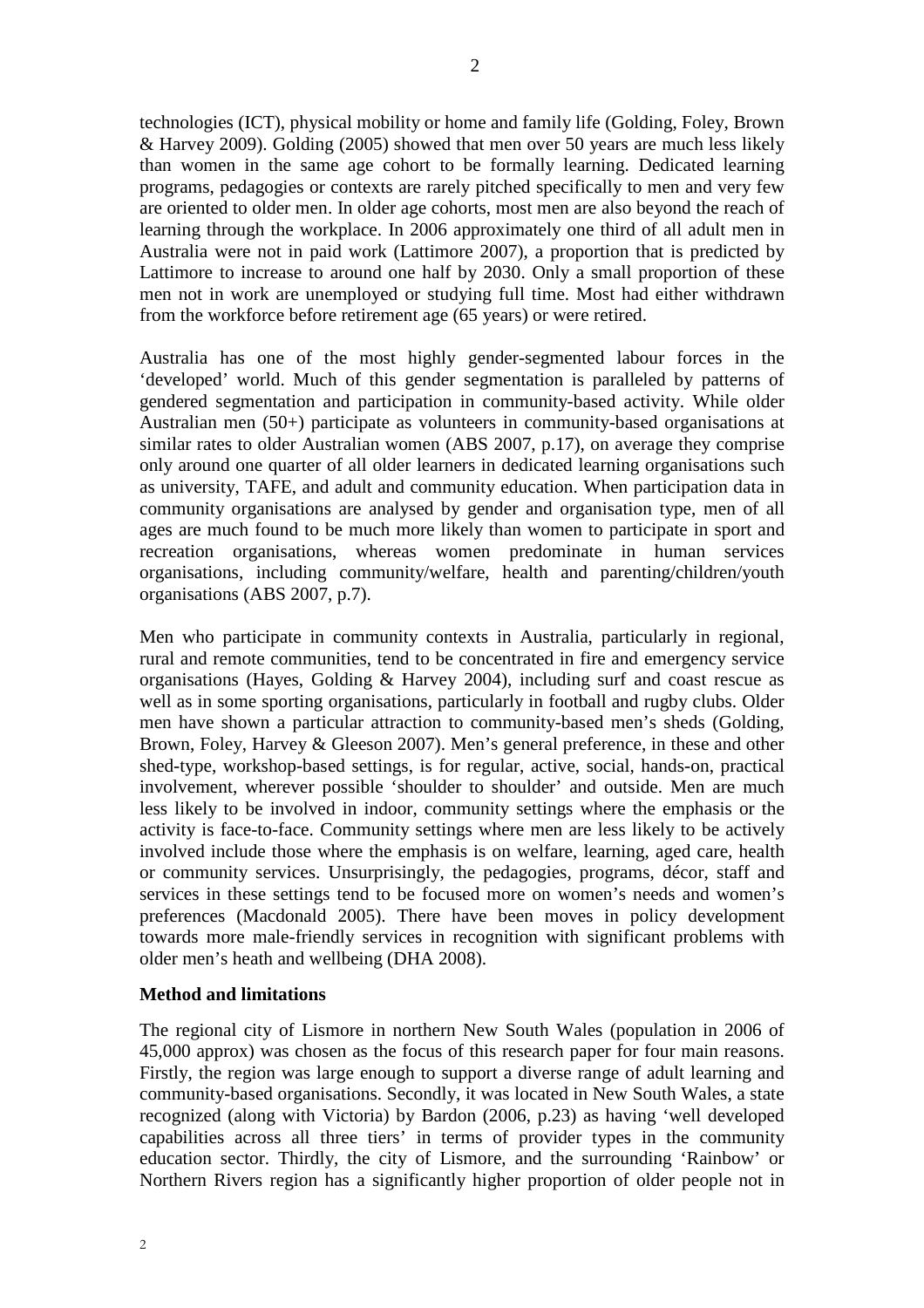full-time, paid work. Fourthly, the Lismore interview data were already available from a recent study (Golding, Foley, Brown & Harvey 2009) of learning by older men in community settings. The method summarised below, as it applies to the Lismore (NSW) site, is fully explained in that three state, six-site study for National Seniors Productive Ageing Centre. While that research included surveys as well as interview data, the current paper is restricted to analysis of the 98 pages of fully transcribed interview data from nine audio-recorded interviews. In total 38 men over 50 years were interviewed on-site and in small groups, in nine Lismore and district organisations during 2009. The interview questions focused on what men do through the community organisation and what learning benefits and outcomes they perceived from participating. Older men (50+) were interviewed as participants in a predetermined set of five community organisation types, enumerated in Table 1 (column 1). The nine organisations included: one adult and community education (ACE) provider, three age-related organisations, one fire or emergency services organisation, one sporting club and three men's special interest organisations. The organisations are listed in the table and introduced in the results section the same order: from dedicated learning organisations (italicised) that do have an overt learning function, to organisations that do not.

| <b>Organisation Types</b>                        | <b>Organisations</b>                           |  |
|--------------------------------------------------|------------------------------------------------|--|
| <b>Regional University</b>                       | Southern Cross University*                     |  |
| <b>TAFE</b><br>(Technical<br><b>Further</b><br>& | North Coast Institute of TAFE*                 |  |
| <b>Education</b> )                               |                                                |  |
| Community<br>1. ACE<br>(Adult<br>&               | <b>North Coast Community College</b>           |  |
| <b>Education</b> )                               |                                                |  |
| 2. Age-related                                   | Over 50s Learning Centre; Northern Rivers U3A; |  |
|                                                  | <b>Lismore Senior Citizens</b>                 |  |
| 3. Fire or emergency services                    | Lismore City SES (State Emergency Services)    |  |
| 4. Sporting                                      | Lismore Rugby Union Club                       |  |
| 5. Men's special interest                        | Men's & Family Centre; Richmond<br>Vallev      |  |
|                                                  | Woodcrafters; Alstonville Adventist Men's Shed |  |

|  | Table 1 Adult and community organisations in Lismore and interview data available |  |
|--|-----------------------------------------------------------------------------------|--|
|--|-----------------------------------------------------------------------------------|--|

KEY: Dedicated learning organisations are italicised; U3A = University of the Third Age; \* No interviews conducted.

There are a number of methodological limitations to this paper. ABS (2007) data show that only around one quarter of older men beyond the paid workforce are involved in community-based organisations similar to those in which this study was conducted. The focus on the relatively rich array of learning choices in this one regional city location, while deliberate, is also unrepresentative. The small sample of men in the nine selected organisations may not be representative of Lismore community organisations or similar community organisations nationally.

#### **Results**

Older men's narratives within the Lismore community organisation transcripts were analysed to identify the contexts in which men were learning, as well as to identify the benefits they attributed to their participation. In this section, some older men who participate in Lismore-based organisations are introduced, in same order as in the right column in Table 1. Pseudonyms have been used to ensure participant confidentiality, consistent with university ethics approvals.

#### *Adult and Community Education organisations*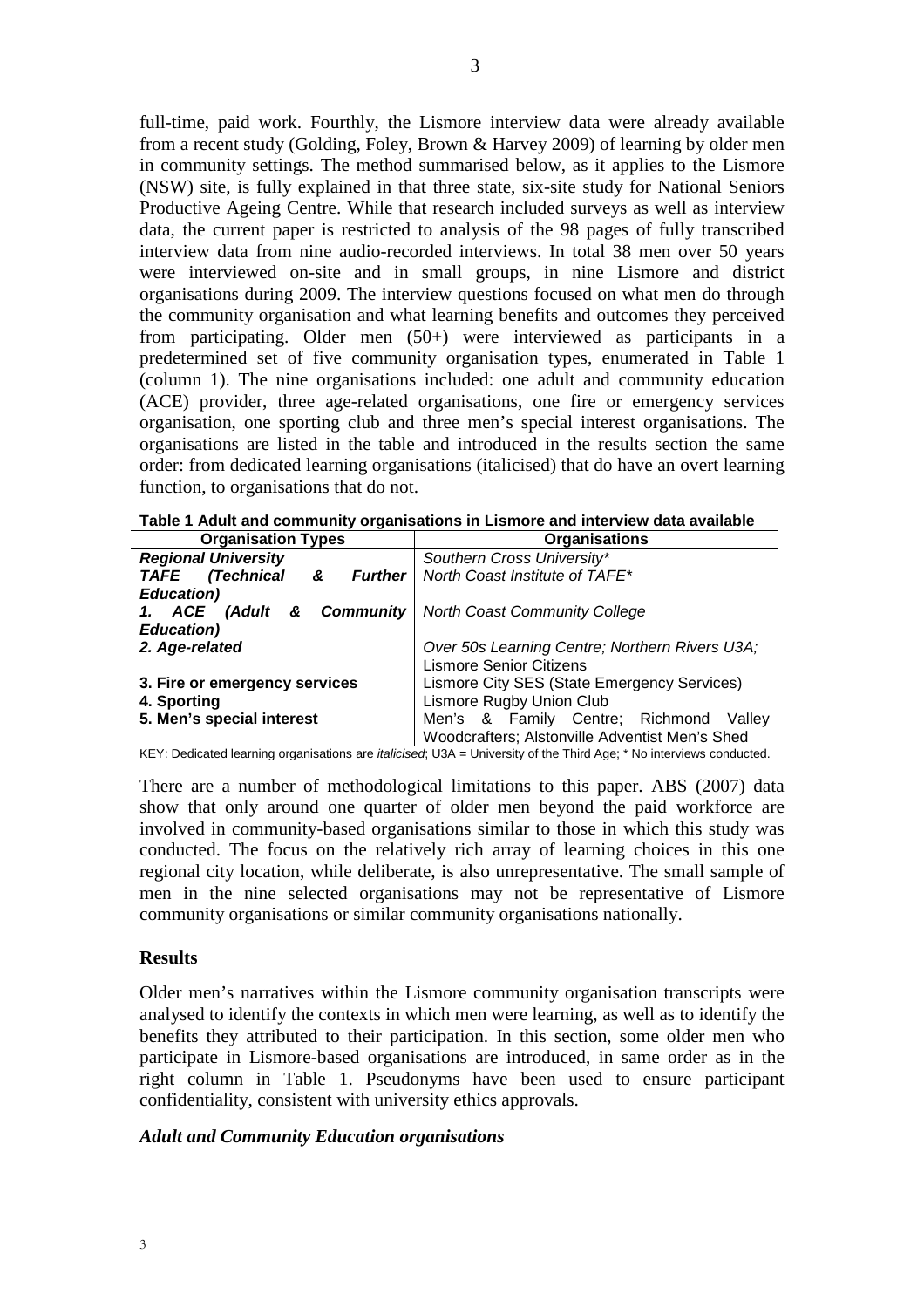Adult and Community Education is not available in all states or regions of Australia. Where ACE is available there has been a consistent trend towards increased vocationalisation for over a decade. ACE in some cities in New South Wales, including in Lismore, tends to be concentrated in large, well organised and government-supported 'community colleges', where programs are oriented towards lifestyle and literacy courses as well as to vocational training and retraining. The slogan of *North Coast Community College* in Lismore is 'meeting our community's training needs'. While the men interviewed in this ACE provider in Lismore were either unemployed, semi-retired or retired, their choice of ACE as a learning environment went beyond the purely vocational. Peter, in his 70s, explained that he was seeking a particular computer skill, though the skill was not related to paid work:

When I was in the workforce, [if] I needed help with computing, there was always someone down the corridor or in the building. ... But now that I work from home ... there is no one at home during the day when I want advice [that] can help. I have done [the course] because younger people are *au fait* with computer techniques and methodology generally, but the past generations are not and I wanted to improve my skills in those areas.

Malcolm and Ed were both in their 50s, unemployed, and doing an ACE course as a Centrelink requirement as part of a 'Work for the Dole' (unemployment benefit) mutual obligation. Malcolm's purpose was clearly work-related.

[I was in work] and they basically closed the door. … I was technically made redundant. [My wife] got cancer so I want to get back to finding a job.

Ed has enrolled in a progression of 'lifestyle' courses, and his interest and attraction to learning through ACE was more extended, more complex and lifewide. Ed had:

… done lots of hobby courses. … About four years ago … I had an emotional breakdown … and life changed dramatically for me. I was in a relationship and when that crashed … my life changed. I want to gain more skills to navigate this particular culture. … For me, walking in the door to ACE those four years ago has probably helped me to have the courage, and whatever it takes, to actually continue …

Ed explained that after four years out of the paid workforce with a difficult home and personal life, he was struggling with the culture and lack of identity associated with being unemployed.

How people respond to me is a pretty big part in how I measure how I am getting through the world, because my culture doesn't recognise what I do.

Ed was attracted by the non-threatening atmosphere created in the ACE provider, and identified his 'fear of failure of not knowing something' as "a male bloody thing".

I would be a failure if I said, "I don't know something." … It would be a failure for the Australian male to say 'Gee! Someone else might know something" … I think that is a big thing. [Men are OK] … once they get into something and they are doing something, and it's safe and there are rules set up. I was teaching [in a previous job] and heard people say "I would like to do that" [and someone else would say],"Who put that into their mind? After all, men don't do that sort of thing."

As another man in this conversation observed, "Once you get through the door [at ACE], you come back." Peter summarised the opportunities available for men's learning through dedicated ACE organisations like North Coast Community College.

[Men] have contacts through ... work, whereas women were probably more homebodies and they would [gain more] techniques and competence in what TAFE was offering than blokes. ... [Unlike ACE], TAFE would be for the more serious.

#### *Age-related organisations*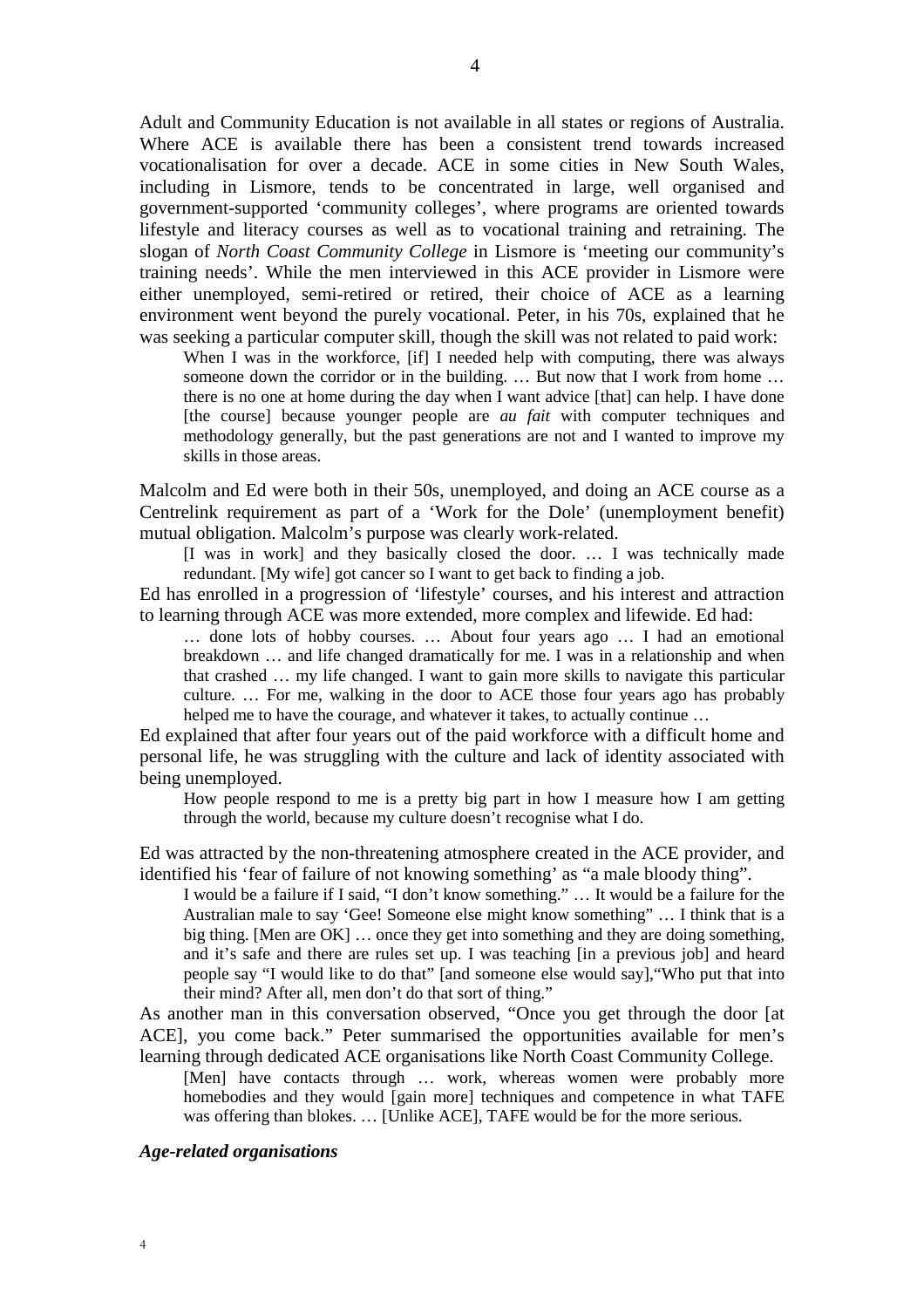Age-related learning centres like the *Lismore Over 50's Learning Centre* are not common in Australia. The Lismore centre had no premises of its own, few resources and no paid staff. It had no web site and its volunteer managers worked without the regular use of email or mobile phone. This was a truly 'community-owned-andmanaged', grassroots organisation run entirely by volunteers. None of its learning was accredited and most of the programs were oriented towards activities and interests for adults beyond paid work. The older men interviewed comprised a small minority of the Learning Centre participants. Harry was retired and had been coming for thirteen years. He recognized the need for him to get out of the house, to maintain friendships and to avoid boredom and depression in retirement.

I had worked in a business of my own for 50 years. Coming close to retirement all sorts of letters were coming with this wonderful retirement plan. … But nobody ever said, "There is going to be a dramatic change to your life and your lifestyle. " … All of a sudden I was at home, [whereas] before I was at work all day. And I'm taking up my wife's space and she's annoying me and we fought. We had some arguments. … I basically came along because I was just about to become evicted and my wife thought I should be doing something. … You do not have to have any academic level to be here. … You just come along and fit in with … courses that you feel comfortable with doing. … I know with depression, boredom and all that sort of business that with the Over 50s there are just so many courses on offer that there is no need for anybody to be bored. There's also the friendship of the people that you meet in the organisation.

Harry summarized "A lot of people, when they reach 50 they are considered scrap heap material."

Hugh still worked part time and came to the Learning Centre mainly for the art and yoga programs. Hugh also recognised the social and wellbeing benefits associated with wider community participation. Hugh was restricted by:

… a back problem. [I] can only do light activities. … I come here probably mainly to be with people. I am not a great artist … but I like the company and I do learn. I have learnt a few techniques in drawing, but I am not a natural. The other thing I do is yoga and that's mainly for my physical body to try and keep that mobile.

There was broad agreement amongst the men that the Over 50s Learning Centre was more hands-on, and that U3A Northern Rivers (introduced below) was 'more intellectual' for 'university-type' people. Both organisations were volunteer-run and oriented to the learning and social needs of older adults, mainly women. However there was a marked contrast between the 'low tech' organisation and management style of the Learning Centre and U3As active and extensive use of new information and communications technologies (ICT): including a web site, the internet, an electronic noticeboard, email and mobile phones. These differences were reflective of participants in U3A with more professional working backgrounds and more positive views about formal education.

Steve participated in *U3A (University of the Third Age) Northern Rivers* in Lismore. Steve lived on his own and came to U3A, not for learning, but for social 'polishing'.

When I come into town I find that it's a civilising experience because it is mostly women, and they are more civilised than men. I mix [here] with a lot of couth people … As a recluse I mix with all these good people … for a little 'polishing' three times a week. … I just find it very stimulating. I have a lot of friends in U3A .

U3A was about trying things out informally, as Ted explained.

I like to try things out. The beauty of [U3A] is that it is nothing like TAFE, it's nothing like Uni there's no tests, you're not being judged, and I like to do a bit of both. I like to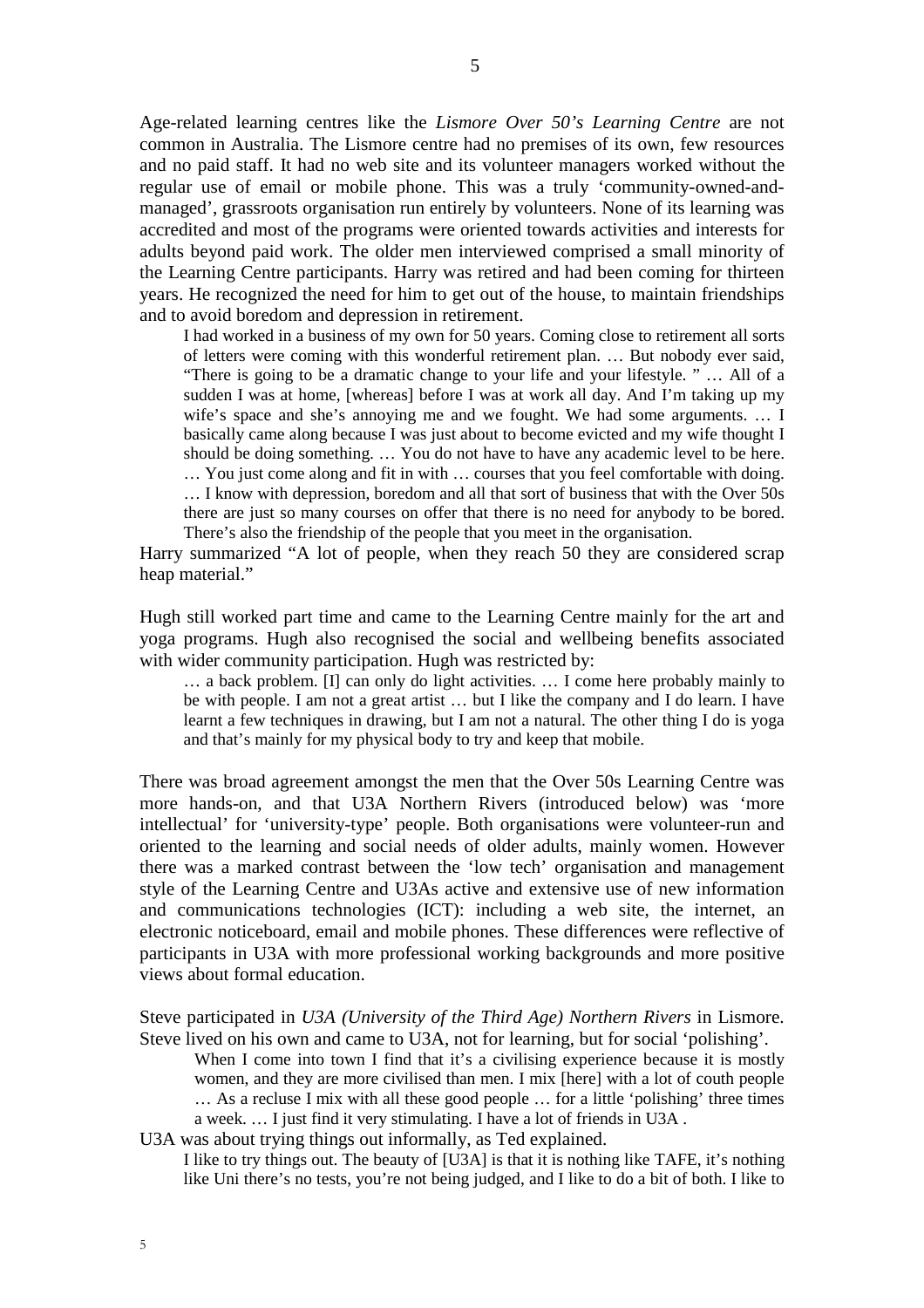be one of the class or teach skills myself, which I get a lot of benefit out of teaching people a few things that otherwise they wouldn't be aware of. It's an easy, low-pressure situation and a great way to pass on your knowledge and the feedback is great.

- For Ted, a range of social activities and benefits extended beyond the classes.
	- I didn't expect the social aspect to be so good. We always manage to have a morning tea or afternoon tea and people will talk about a wine night or dinner at one of the local restaurants. … People organise trips to a concert or a movie afternoon that is fabulous for people on their own … So it really does give people an opportunity to fill the whole week with some activities.

Anthony, an office bearer in the *Lismore Senior Citizens Club*, introduced the club activities and what older men do there on the four mornings each week that the club is open. On the day of the interviews, it was indoor bowls day.

We have got a lot of diversity here. ... Some of them ... just play bowls, and that's important. They get away from their own environment and they come in here for a few hours. We have got people that only go on trips. We have people who just come to the meetings and they all seem to get some advantage out of these things. … We have got a bit of everything going. … [For most men] it's mainly just [for] the company and the people that you meet.

For Paul, who was a widower, the reason for participating was pretty simple. It was 'here or the pub'.

I come here for (a) the social activities, (b) the exercise, because we have our [health] conditions, which most elderly people do, and this keeps my flexibility rating going. I learn to stay alive basically. … Being a widower, when you are on your own you have some choices. You can either go to the pub or you can look after yourself.

Gary, who was a carer, got:

… a lot of companionship out of it with cards and bowls. I used to come to the meetings but my wife is not real good and I can't leave her a lot of the time so that handicaps me a bit.

For most men interviewed, Senior Citizens was about companionship, friendship, exercise and getting out.

### *Fire and emergency service organisations*

Fire and emergency service organisations, are a ubiquitous and diverse set of voluntary, community-based organisations across Australia (Hayes, Golding & Harvey 2004). Like other similar organisations, *Lismore City SES (State Emergency Services*) requires mostly male volunteers to undergo comprehensive and regular accredited, hands-on training. Apart from providing a critically important emergency response, such organisations tend to be important learning sites and venues for regular affiliation for men of all ages, particularly those men with an aversion to formality, and who like learning 'hands on'. Ben, 60 was retired but his wife was still working.

I do enjoy coming along to the [SES] training nights and it meets the need for affiliation. … It's the need to be with people who have some interest to you and the need for achievement that I probably had in the younger part of my life. Being with [like people with] similar values, similar focus, similar levels of responsibility and similar levels of a way to put something back into the community.

Apart from the pull of the organisation, there is sometimes a push to get out of home in retirement. Malcolm needed ongoing contact with people in retirement.

I had been dealing with young people for years and years and years I needed to have contact with people. … The first six months when I retired, I can vividly recall my wife … telling me, when I was at the kitchen table, [that] I had to lift my feet up so that she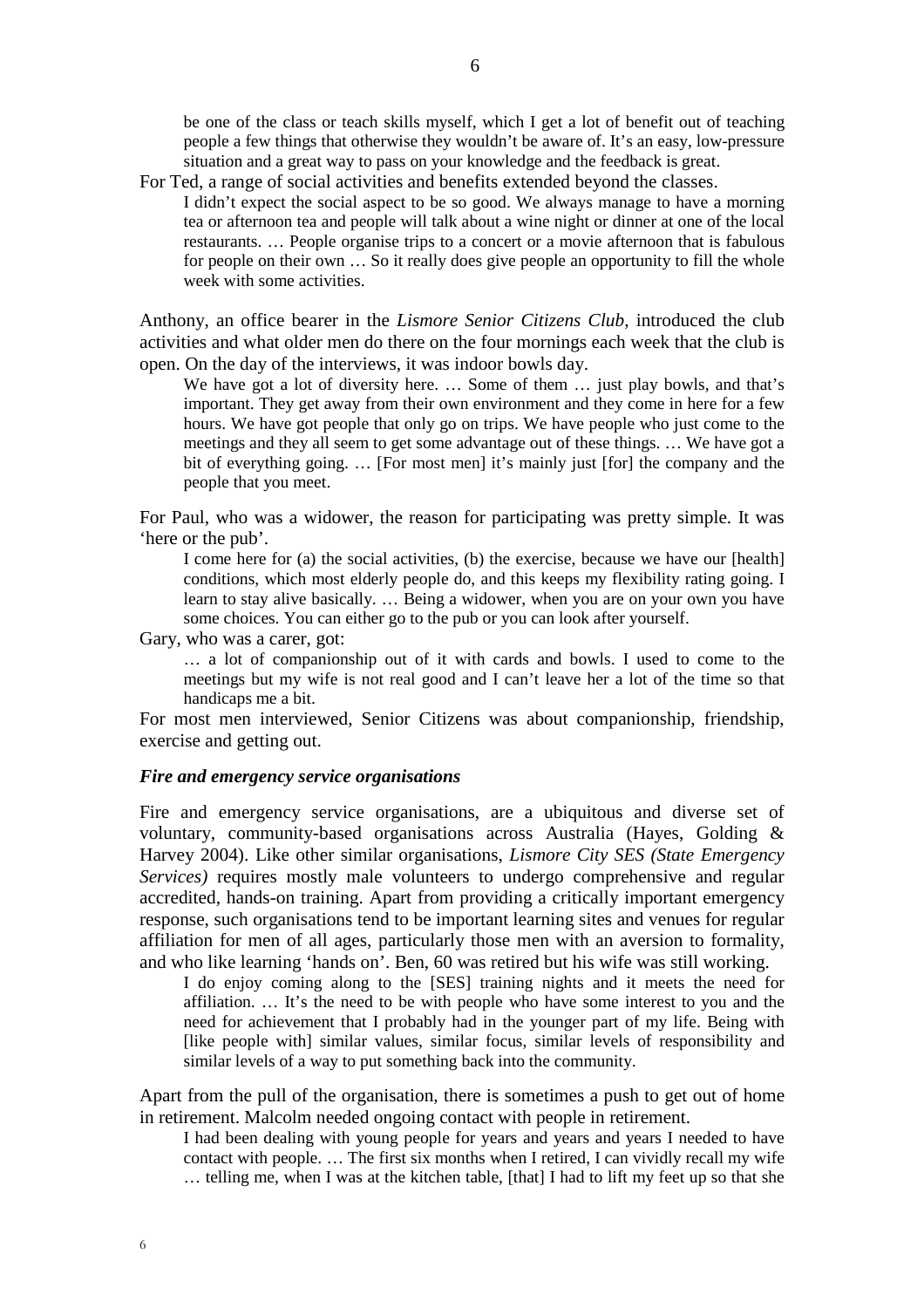could sweep under me. … I was driving her mad. … [Here at the SES] I learn organisational skills, perhaps the exercise every week, trying to access the capability of people so that I can delegate jobs to them.

Sam had previously been a bus driver, and now needed something to replace the sense of worth associated with paid work.

When you suddenly stop doing 60 hours a week and start doing nothing, you just sort of lose the sense of worth and purpose, and [SES work] gives me that need.

#### *Sporting organisations*

A huge range of sporting organisations in which older men were involved were available in the city of Lismore. The selected organisation was the *Lismore Rugby Union Club*. Participation in sport for older men particularly includes bowls and golf. While most men over 50 are usually beyond playing football (including soccer and rugby) competitively, those who competed when younger often stayed attached to the club though a range of regular, volunteer roles as well as in a parental role. The Lismore Rugby Union Club maintained an active club with around 100 senior players and 200 juniors. Jake undertook a range of club roles in. He explained how he had:

… been involved with rugby virtually all of my life, I played when I was younger, [my son played and I wanted] … to put something back to the game. I enjoy the atmosphere, I enjoy the people you meet out there and it gives me an interest, gives me something to do. ... There wouldn't be a day that goes by that I am not doing something that is involved in the club.

Carl enjoyed the opportunity in a leadership role to "guide the direction of the club and help haul in others to do a lot of the work." Carl particularly enjoyed:

… the friendships that I have made. Now I wouldn't have known any of these guys without the rugby. … I have met some wonderful people and met some wonderful friends. … It's that fraternity. … You can go anywhere, you wear a rugby tie and you're a rugby man and you are accepted straight away … That's what I love about it, …the genuiness and friendships that you make out of it.

Carl had learned a great deal through his involvement, but:

… more by chance than by design. … I have learnt a lot about … different people, I like watching the kids growing up, you see them growing into men and how they are changing.

Most of the young people involved as players are young men who are encouraged to learn about and model respect for the club. Carl explained that:

We say to the boys "The players have to respect the club. You're wearing our shirt and playing for Lismore City. You pay your fees and you own the club and it's your club," and they will respect it and they will back each other up.

As another older man summarized, "We call it a family". The typical response about what older men get out of their involvement is neatly summarized by the quote, "It's just a good community, it's good fun and it's something that has been part of my life, and I am happy that its part of my kids life …"

# *Men's special interest organisations*

Older men were interviewed in three organisations where men comprise all of the participants. They include the Men's and Family Centre in Lismore, as well as two workshop-based organisations on the outskirts of the village of Alstonville: the Richmond Valley Woodcrafters and the Alstonville Adventist Men's Shed. The *Men's and Family Centre* in Lismore, providing programs and services specifically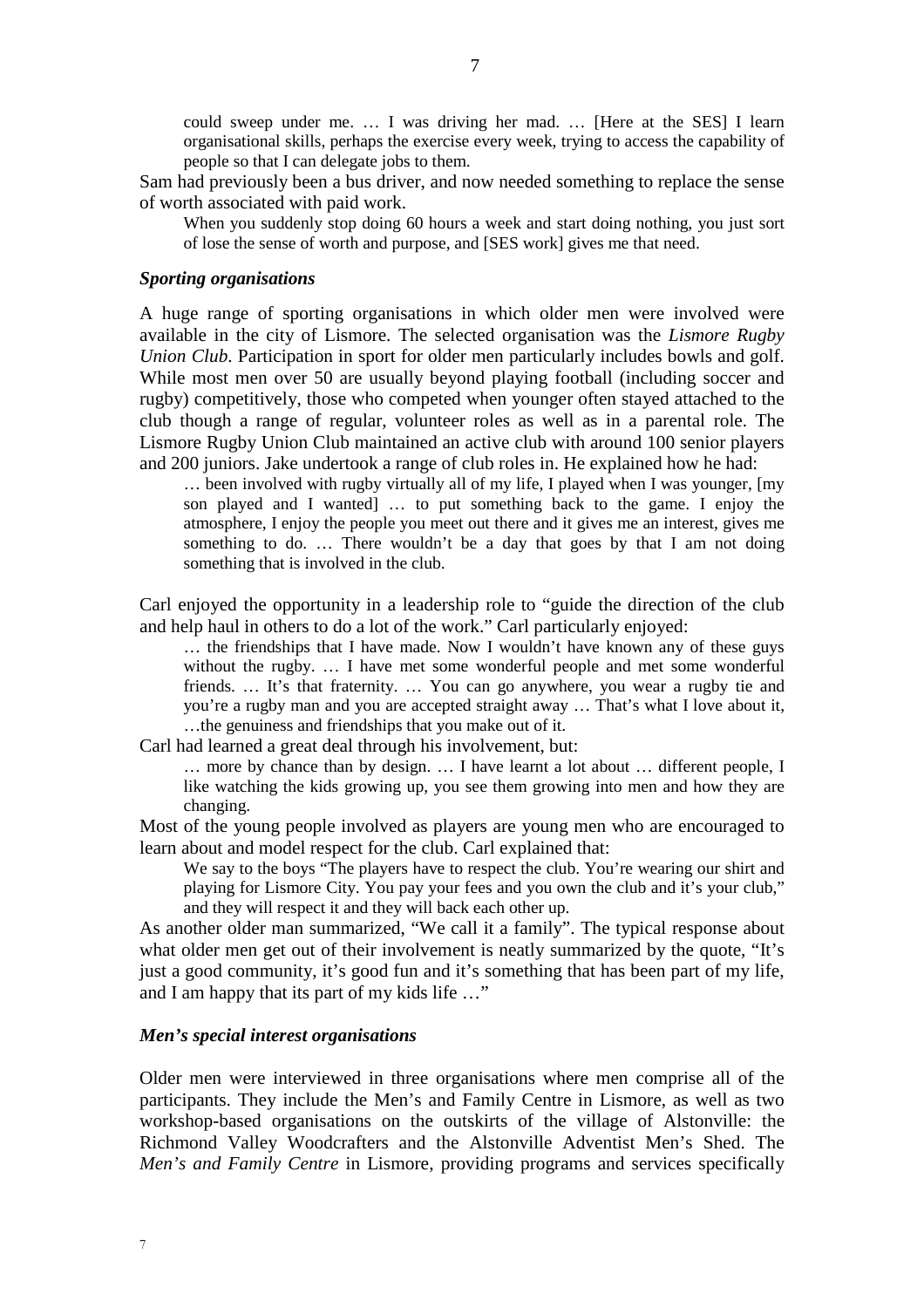for men, one of the only such services in Australia. Greg came to the Men's and Family Centre as a volunteer looking for paid work.

There was high unemployment and I couldn't find paid work so I needed to do some volunteer work to fill my time in. … And because of my separation from my family two years ago, being here has made me realise that I have connections. I am actually connected to everybody.

The key outcome for Greg and other older men interviewed was the ability to communicate and connect with other men. As another man explained, the courses men do at the Centre typically "bring up a whole lot of stuff in your own life". Much of this 'stuff' is personal and confronting for men with diverse issues to do with life, family and relationships. As one participant summarized:

This would be the only place that I have met people where you can actually talk about things that nobody else talks about, so to a degree its unreal. You're anonymous to a degree, but it's companionship. [Even when] people finish the program, they keep coming.

*Richmond Valley Woodcrafters* is based in a shed in a rural setting 20 minutes out of Lismore and is dedicated to fine woodcraft. Ron explained why he participated:

I enjoy men's company even more than women. … I have been happily married for 40 years, but I get great fulfilment out of Thursdays, which is my day here, and you go home and you say, "I have had a great day". You have always achieved something, you have always built something or made something or done something creative in the course of the day.

Len had been a professional woodturner since he was fifteen years old. He had been injured in the workplace and still:

… suffered with a lot of nerve pressures from my injuries. I find that when I am up and doing something and my mind is on other activities, I don't have the spasms that I normally would have. ... The more you do, your mind is active so your body seems to work much better. … I have met some really nice people and I get a lot of satisfaction out of passing on some of my skills to them … I have got pretty reasonable skills that I can pass on.

Peter summarized the push and pull factors typical of woodcrafters interviewed.

I was going stir crazy because I was just stuck at home. We have got three acres and all I was doing was working on the three acres. So I am getting a lot of social skills out of this and meeting people.

The *Alstonville Adventist Men's Shed* is also in a rural setting and superficially very similar to the nearby Woodcrafters. It also provides regular, hands-on activity in a community setting for older men. The difference is that the emphasis is more on learning about being men beyond the realm of paid work, rather than learning about a trade, a craft skills or creating a fine product. Colin was a former dentist. Now 94, Colin explained that:

I have always used my hands and I have always had hobbies in fine work. I did a lot of woodwork and I have carried these things right through and I can still work … It has been a great benefit to me and if it hadn't been I would have died … if it wasn't for the companionship.

Frank, now 74 "left school after three years at high school. I was never educated".

I learnt from the University of Hard Knocks. … You are never too old to start learning. … You learn all the time, you listen to what is happening and you keep learning. Being in the Shed here I have learnt techniques. I was never a woodwork sort of guy, but I could drive a nail with a hammer and that's it … There's the comradeship and friendship. … I am not very active, so it's great to be able to get out and be amongst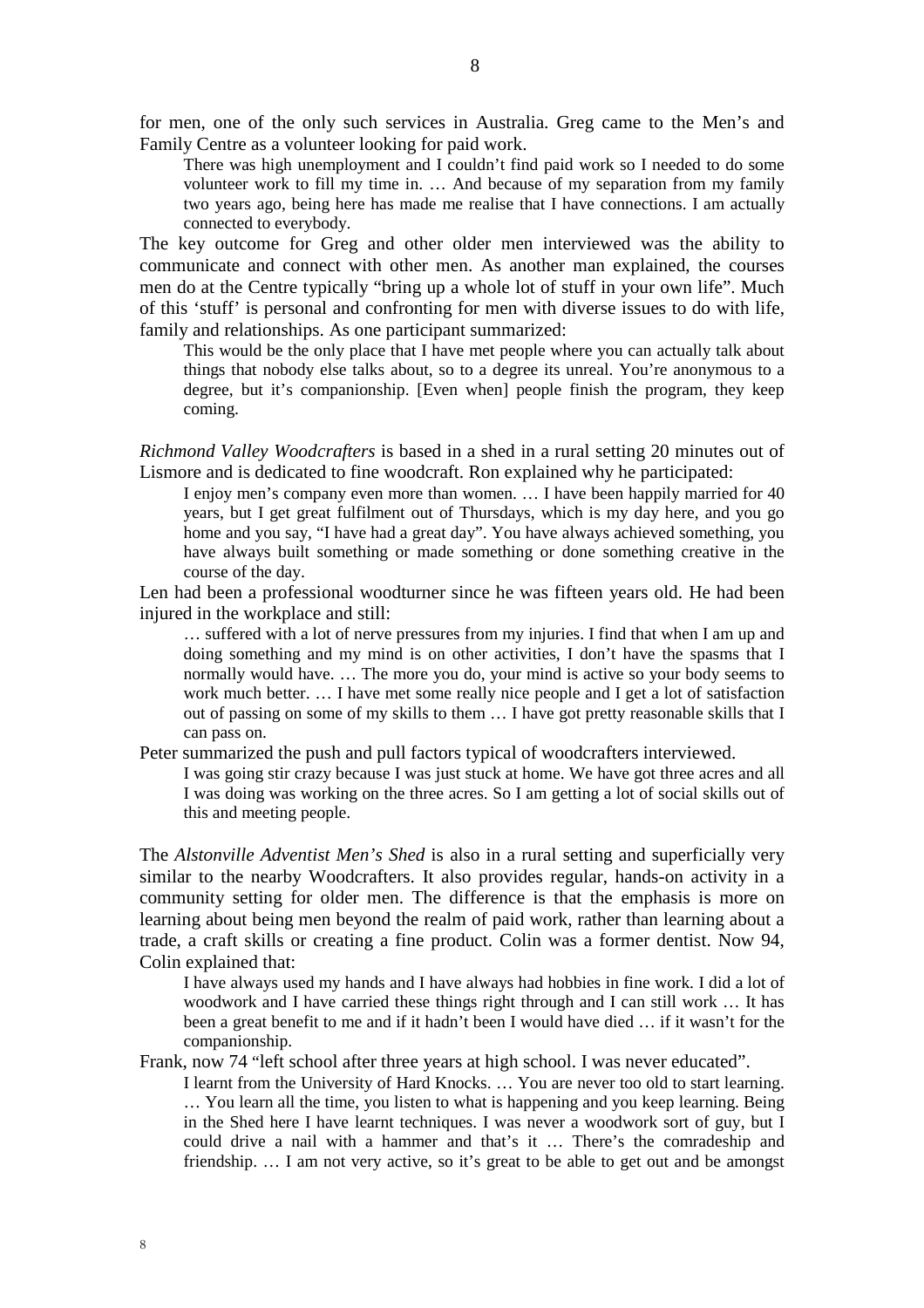friends and men and its great for the activity. … It's good to be able to continue to be involved within the community.

# **Discussion**

The older men introduced in the narratives above illustrate the rich diversity of community-based, learning-related experiences available to older men as participants, in nine organisations in five broad organisation categories, in one regional city. They illustrate the significant and interrelated personal wellbeing and community needs and benefits associated with lifewide and lifelong learning and participation. Only one third of the nine organisations have learning as their core business, and only one has to do with vocational preparation. For the emergency service organisation, the accredited training is about readiness for community emergency. For the men's and family centre, the learning is essentially about behaviour change. For the community men's shed, the learning is about men's wellbeing. For senior citizens, sporting and craftworkers organisations, while a hands-on activity is usually at the centre, much of the valuable learning is social, incidental and deliberately informal.

For older men in all of the organisations examined, the learning that is most sought, valued and experienced is not narrow, formal or vocational. What is sought is learning that is social, broad, deep and health-giving or *salutogenic* (Macdonald 2005). The learning and pedagogies are most valuable and appropriate when they meet individual men's needs rather than being delivered 'off the shelf' as industry or vocational competencies. Very few of the learning needs and benefits were vocational, or motivated by a need to re-enter the paid workforce. The narratives highlight the significant value to older men's lives of regular, social activity and opportunities to give back to the community *through* participation. This value is at odds with the current emphasis, in neo-liberal policies, on government support that is restricted to accredited education and training programs for younger adults of working age. This vocational emphasis is understandable for the 40 per cent of the current working population (for men age less than 65 years) that have no formal post-school qualifications (Shah & Burke 2006) who are perceived as being 'in danger of being left behind as skill requirements increase' (Bardon 2006, p.3).

Wherever older men come into contact with adult learning, vocational education and training or 'job market' organisations, there is financial pressure on them to 'take the training' with whatever other services are available, regardless of what men actually want or need to learn in their lives at that time. The mistaken assumption is that all men who are out of work lack the vocational skills to engage in paid work, or the literacies to engage in the necessary training. Ironically for many older men, research from other, diverse sites beyond Lismore (Golding, Foley, Brown & Harvey 2009) found that it was often a combination of negative experiences of early, formal learning and a lifetime of debilitating work that damaged men and created the aversion to both learning and full time work. The difficulty for many men in this situation is avoiding what Bardon (2006, p.16) describes as 'the diverse tentacles of the VET system'. Men understandably avoid doing training for training's sake. The older men's narratives above illustrate how men deliberately avoid being placed in potentially patronising and demeaning positions, where there is seen to be something wrong or missing with them as learners or as potential workers. By contrast, positive and active engagement in community-based organisations is one way in which older can avoid the 'VET octopus'. Older men are shown to prefer to engage in learning which is social, regular, and hands-on and with significant wellbeing benefits